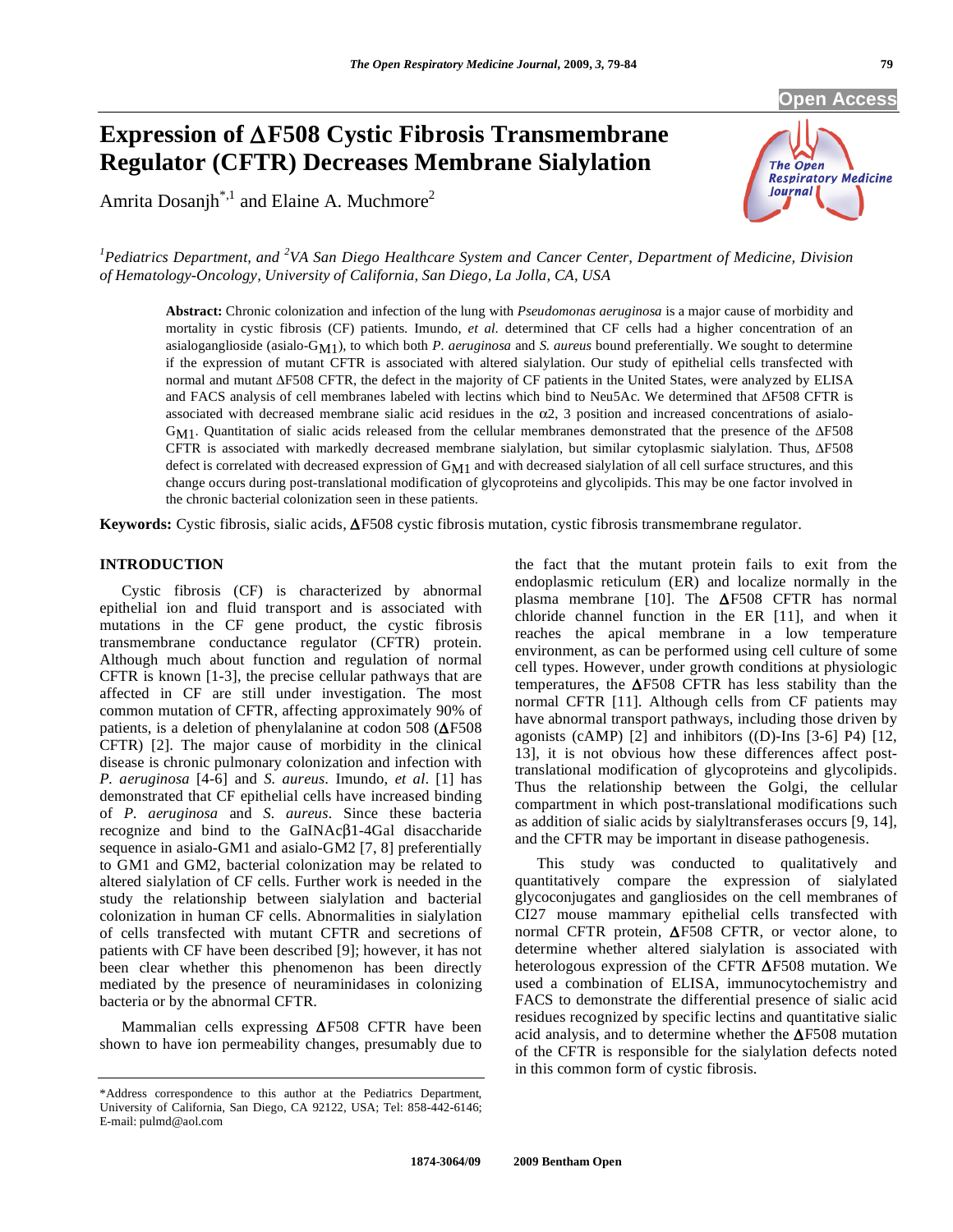#### **MATERIALS AND METHODS**

#### **Reagents**

 Fluorescein and Biotin conjugates of *Maackia amaurensis* lectin (MAL II), avidin D-alkaline phosphatase, Vector Laboratories (Burlingame, CA); biotinlylated conjugate of cholera toxin, List Biological Lab, Campbell, CA.; Nacetylneuraminic acid and N-glycolylneuraminic acid1,2 diamino-4,5-methylenedioxybenzene, N-propyl gallate, Nethylmaleimide, PMSF, leupeptin, TBST, goat anti-rabbit alkaline phosphatase, Sigma Chemical Company, St. Louis, MO; Biorad protein standard assay, alkaline phosphatase substrate kit (p-nitrophenylphosphate, diethanolamine buffer), BioRad, Hercules, CA. All other chemicals were of reagent grade and were purchased from commercial sources.

#### **Transfected Cell Lines**

 Mouse mammary C127 epithelial cells, which do not express detectable levels of CFTR [15], transfected with bovine papilloma-based vector containing CFTR cDNA (WT), a CFTR cDNA with the  $\Delta$ F508 mutation ( $\Delta$ F508) (generously provided by the Genzyme Corporation, Framingham, MA), or vector alone (BPV) were used, as described [15]. These cell lines have been used in previous experiments on CFTR and processing defects and efficiency of transfection was confirmed [15]. Cell lines were maintained in Dulbecco's modified Eagle's medium (DMEM) with 10% fetal calf serum in an atmosphere of 5%  $CO<sub>2</sub>$  and were passaged each week. Confluent monolayers were used for experiments at days 2-5 after passaging.

#### **Immunocytochemistry**

Cells were grown to a monolayer on glass coverslips and fixed with 4% paraformaldehyde in PBS (0.9% NaCI in 10mM sodium phosphate buffer, pH 7.4) containing 5% sucrose for two hours at room temperature; coverslips were then washed with PBS. The cells were incubated with MAL II ( $20\mu$ g/ml) for 60 minutes followed by avidin D-FITC (10) μg/ml) for 30 minutes, pH 7.4 at room temperature. The coverslips were washed between incubations with PBS and mounted in PBS-glycerol, pH 8.0, with 2% N-propyl gallate as an anti-quenching agent. The slides were viewed on a Nikkon epifluorescence microscope and photographs were taken on Kodak 3200 film [15].

#### **Membrane Preparation**

For ELISA assay, adherent cells were rinsed in cold PBS and then 3-5 ml of homogenization buffer (0.25 M sucrose, 10mM Tris, 1mM EDTA pH 7.4) was added to each dish. The cells were scraped and dounced. The nuclear pellet was discarded after the cells were centrifuged at 500 x g for 10 minutes at 4°C. The supernatant was then centrifuged at 100,000 x g for 2 hours at  $4^{\circ}$  C. This supernatant (cytosol) and pellet (membrane) were saved at -70° C and a small aliquot from each was used for protein determination by Biorad protein standard assay using BSA as the standard. Membrane protein isolates were treated with lysate buffer (20mM Tris-HCI pH 8.0, 100mM NaCI, 1% Triton X 100, 10mM NEM, 2mM PMSF, 0.1% leupeptin).

 For sialic acid analysis adherent cells were rinsed in cold PBS, the plates were scraped and washed three times in ice cold PBS containing 2mM PMSF, 0.1% leupeptin. Pellets resuspended in 500 uL PBS were homogenized using ten 5 second pulses with a Polytron homogenizer (Brinkmann). The nuclear pellet was discarded after the cells were centrifuged at 500 x g for 10 minutes. The supernatant was ultracentifuged at 100,000 x g for 1 hour. The supernatant was reserved and the membrane pellet resuspended in 50 mM Tris, pH 7.4 and a small aliquot saved for protein determination using the method of Lowry [16].

## **ELISA Assay**

High affinity flat bottomed 96 well ELISA plates (Immulon 3, Dynatech Laboratories Inc, Chantilly, Virginia) were coated and incubated with serially diluted membrane proteins, overnight at 4°C. The plates were washed with TBST pH 7.6, Tris buffered saline (IM Tris-HCI, 1M Tris Base, 1.5 M NaCI) with 5% Tween between incubation times. The plates were then blocked with 1% gelatin for one hour. The plates were again washed with TBST. The primary antibody or lectin-biotin was applied to each well. The lectins were diluted in PBS. Cholera Toxin (0.1 mg/ml) conjugated to biotin was used in the same manner as lectins. For assaying binding of lectins and cholera toxin, the wells were then washed and incubated for one hour with avidin Dalkaline phosphatase. The plates were then washed several times and reacted with alkaline phosphatase substrate kit (pnitrophenyl phosphate, diethanolamine buffer). The reaction was stopped with 2M NaOH and read at 410 nm on an ELISA reader (Dynatech Laboratories Inc. MR700). The p values were calculated by the student t test, or ANOVA as appropriate, using triplicate data points from each of the analyses.

### **Release and Analysis of Sialic Acids**

 Sialic acids were released by adding acetic acid to a final of 2M acetic acid, and heating at 80oC for 3 hours [17, 18]. Membranes were pelleted by centrifugation at 12,000 g for 5 minutes; supernatants were centrifuged through a Microcon<sup>TM</sup> 10,000 m.w. cut off filter for 30 minutes. Supernatants were treated with 0.1 M NaOH for 30 minutes at 22°C followed by addition of an equal volume of 0.1M HCl; they were then kept at  $-70^{\circ}$ C until analysis.

 Aliquots containing released sialic acids were derivatized for 2.5 hours at  $50^{\circ}$ C with DMB, as described [19, 20]. HPLC was carried out using a TSK gel ODS-120T column eluted in the isocratic mode with a mixture of acetonitrilemethanol-water (9:7:84, v/v) at a flow rate of 1.0 ml/min at 22<sup>o</sup>C. Effluent was monitored using a Linear Fluor LC 304 fluorescence detector at an excitation wavelength 374 emission wavelength 448. Integration areas were compared to sialic acid standards and expressed as picomoles sialic acid per milligram of protein in the sample. Duplicate injections were analyzed from each of four separate membrane preparations.

# **Flow Cytometry**

 A fluorescence activated cell sorter (FACScan, Becton Dickinson and Co, Mountain View, CA) was used to determine the presentation of sialo GM1 on the epithelial cell surfaces of WT,  $\Delta$ F508, and BPV cells using the  $\beta$ -subunit of cholera toxin, which binds to GM1. Confluent layers of cells were dissociated with 0.25% trypsin at 37°C for 10 minutes, washed and resuspended in PBS, pH 7.4. The cells were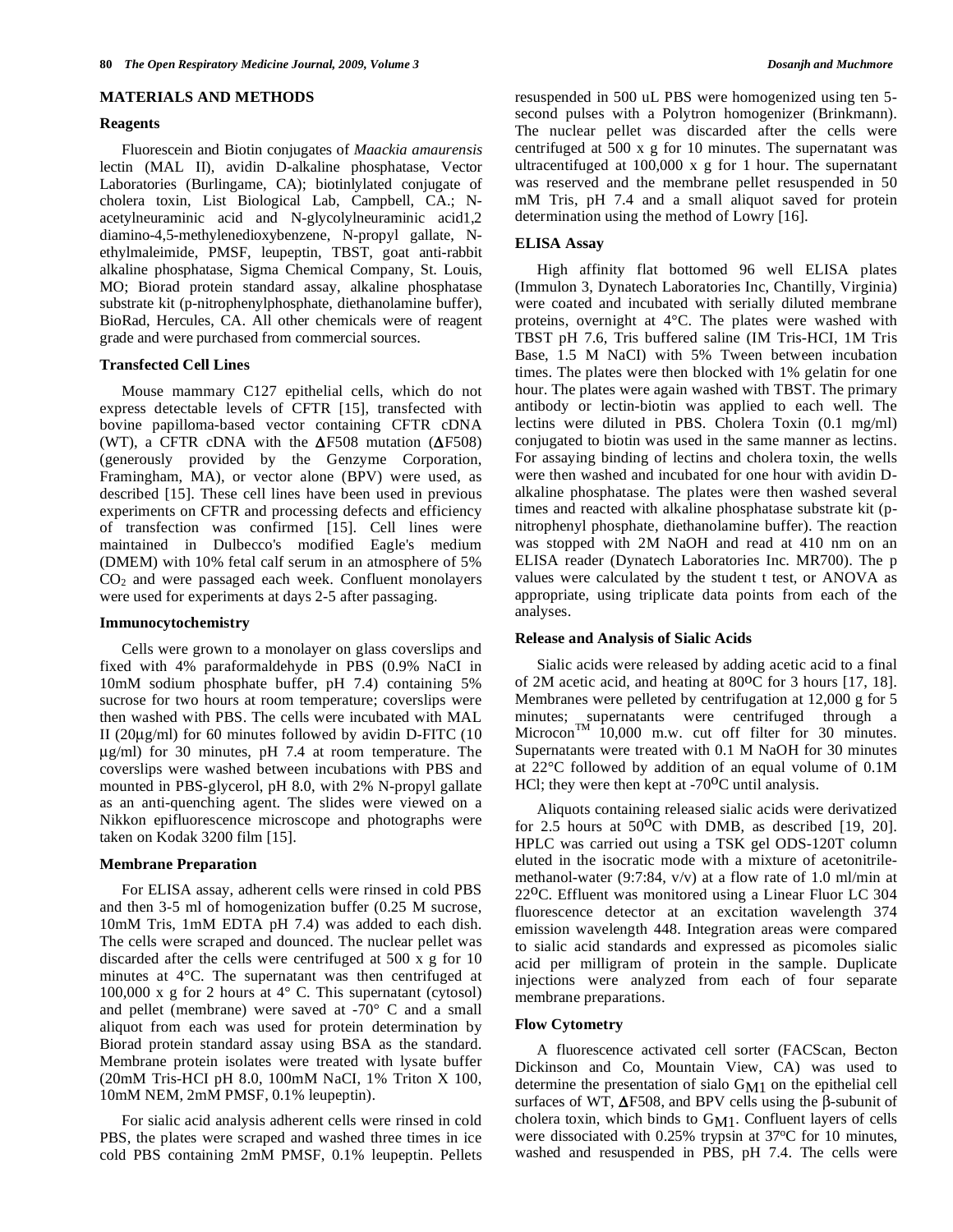counted and divided into 1  $x10^5$  cell aliquots. The cells were washed in PBS and incubated for 60 minutes at room temperature with cholera toxin  $\beta$ -subunit, diluted 1:50 (0.1) mg/ml) in PBS-BSA. After the primary incubation, cells were washed three times with PBS and reacted with 1:100 Goat anti-rabbit FITC for 60 minutes with end-over-end rotation. After washing in PBS, cells were fixed in 1% paraformaldehyde. Approximately 10,000 events were recorded. An aliquot was used as a control for nonspecific binding using cells from each cell line labeled with FITC conjugate alone.

#### **RESULTS**

# **F508 Cells have Fewer Receptors for** *Maackia Amaurensis* **Lectin (MAL II)**

MAL II binds to sialic acids in the Neu5Ac  $\alpha$ 2,3 Gal/GalNAc sequence [21]. As can be seen in Fig. (**1**), the MAL II binds intensely to the surfaces of WT and BPV cells. Membrane staining is marked by linear fluorescence along the borders of confluent monolayers and diffuse punctate staining over the rest of the cell surfaces. In contrast  $\Delta$ F508 cells have less staining at both complete confluence and at low density, indicating that plating density is not relevant. This finding suggests that  $\alpha$ 2, 3 sialic acid moieties that bind to the lectin are present on WT cells but are diminished on the cell surfaces of  $\Delta$ F508 cells. While this is a qualitative analysis, the differences between staining and absence of staining are evident. The lighter staining observed with the BPV cells, may be artifactual or a reflection of intermediate presentation of sialic acid moieties in cells without CFTR.

# **ELISA Assays on Membrane Isolates Demonstrate Differences in Surface Sialic Acids in WT and BPV Cells Compared to F508 Cells**

## *MAL II*

 As shown in Fig. (**2**) in which ELISA assays using MAL II are shown, the  $\Delta$ F508 line have lower absorbance readings at all concentrations ranging from 12.5 μg to 100 μg compared to the WT and BPV cell lines  $(p<0.0005)$ . The membrane sialic acid  $\alpha$ 2,3 residues recognized by MAL II of the  $\Delta$ F508 line are consistently reduced when compared to the WT and BPV cells.

## *Cholera Toxin*

Cholera toxin binds specifically to the carboxyl group of the Neu5Ac moiety and the terminal galactose of  $G_{M1}$  [22]. The binding of cholera toxin  $\beta$ -biotin to the cell membrane isolates was measured by spectrophotometric reaction of Avidin D and substrate with bound cholera toxin  $\beta$  subunitbiotin. The  $\Delta$ F508 line has significantly less (p<0.05) binding of the cholera toxin  $\beta$  subunit compared to WT and BPV cell lines in nine experiments. The  $\Delta$ F508 cells have fewer GM1 gangliosides as measured by this assay (Fig. **3**). As shown, the absorbance reading that corresponds to the binding of cholera toxin is less in  $\Delta$ F508 cells compared to either WT or BPV cells.

#### *Flow Cytometry*

 A FACScan analysis of sialo-GM1 receptors for cholera toxin  $\beta$ -subunit demonstrates that  $\Delta$ F508 cells have a



**Fig. (1).** Results of Immunocytochemistry. Differential binding of MAL II Lectin-FITC to transfected cell lines. In panels A (BPV) and C (WT) there is notable binding of MAL II Lectin-FITC, which binds selectively to sialic acid at the  $\alpha$ 2, 3 position on cell borders. Panel B ( $\Delta$ F508) has a qualitative decrease in binding to this lectin.  $Bar = 10$ um.

significantly decreased presentation of such GM1 sites compared to WT cells, as shown in Fig. (**4**). When cells of each cell line are analyzed by fluorescent emission at 540 nm, there is a consistent shift in fluorescence absorption between  $\Delta$ F508 and WT cells in two analyses. These results are consistent with those obtained on ELISA.

 F508 CFTR cells have decreased surface membrane sialic acids compared to controls.

 Total amounts of sialic acids released and purified as described in "Materials and Methods" were determined by comparison of calculated area under the curve of duplicate samples compared to sialic acid standards. As has been previously demonstrated [19, 20] this technique is sensitive to low picomolar amounts of total sialic acids per mg protein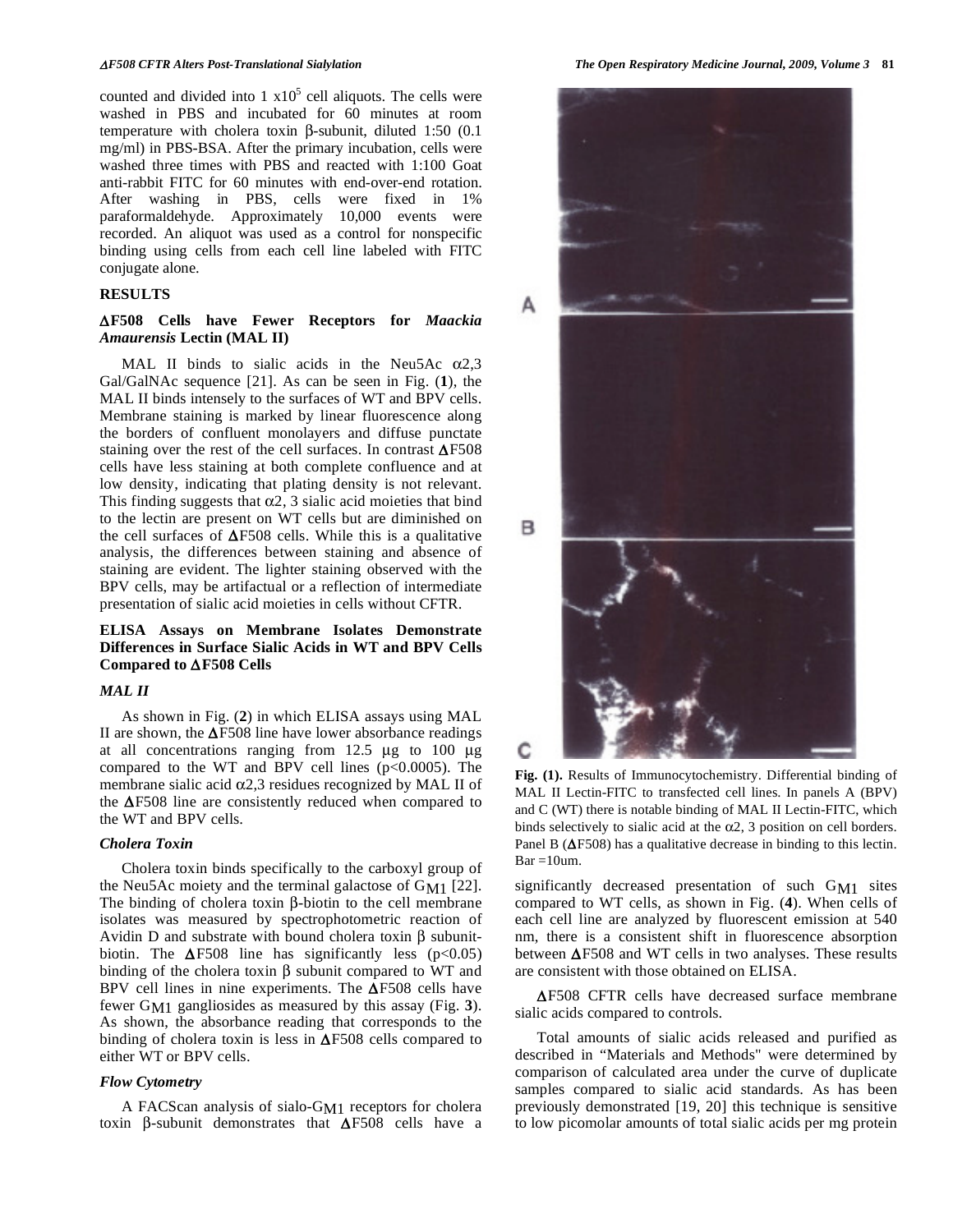

**Fig. (2).** ELISA of cellular membrane isolates using MAL II. Results of incubation with MAL II with several concentrations of membrane proteins by ELISA (see Materials and Methods). Membrane protein concentration is on x-axis and absorbance reading on y-axis. Closed circles, WT; closed squares, BPV; open squares,  $\Delta$ F508. The  $\Delta$ F508 membranes have significantly less MAL II binding (p<0.0005) compared to either BPV or WT lines.



**Fig. (3).** ELISA of cellular membrane isolates using cholera toxin  $\beta$ subunit. Cellular membranes from BPV, WT and  $\Delta$ F508 cell lines were incubated with cholera toxin  $\beta$  subunit, which binds preferentially to  $G_{M1}$ . Protein concentration is plotted on the x-axis and absorbance on the y-axis. Closed circles, WT; closed squares depict BPV;  $\Delta$ F508 open squares. The  $\Delta$ F508 membranes have decreased binding (p<0.05) compared to WT and BPV cells.

and is reproducible. For this analysis all sialic acids were converted to the parent conformation by treatment with 0.1M NaOH prior to analysis; this step was performed to increase reproducibility of results even though the only sialic acid noted in untreated samples was Neu5Ac. As can be seen in Fig. (5), the  $\Delta$ F508 membranes have markedly less total membrane sialic acid compared to either WT or BPV cell membranes. This is consistent with the results of FACScan, ELISA and immunocytochemistry results which demonstrate that sialic acids in  $\alpha$ 2,3 linkages are decreased in  $\Delta$ F508 cells.

 $\Delta$ F508 CFTR cells have similar cytoplasmic levels of sialic acids compared to controls.

 Total amounts of sialic acids from the cytoplasmic compartment from two separate preparations released and purified as described in "Materials and Methods" were determined by comparison of calculated area under the curve of duplicate samples compared to sialic acid standards. This analysis demonstrates that the levels of sialic acids in the cytoplasm of all cell types are equivalent: WT: 675 pmol/mg, BPV: 623 pmol/mg,  $\Delta$ F508: 821 pmol/mg (mean values of duplicates from two separate preparations). This implies that the CFTR is not required for sialic acid synthesis and that the  $\Delta$ F508 mutation does not alter synthesis of sialic acids.



**Fig. (4).** Flow cytometry of cell lines using cholera toxin-biotin probe. FACScan using a cholera toxin-biotin probe reacted with avidin D-Alkaline Phosphatase shows that the  $\Delta$ F508 cells (closed squares) have less fluorescence than the WT (closed circles) cell lines. This result is consistent with the ELISA shown in Fig. (**3**).



Fig. (5). Quantitation of membrane-bound sialic acids. Cells from BPV, WT, and  $\Delta$ F508 lines were fractionated by ultracentrifugation (see Materials and Methods), sialic acids were released and quantified using derivatization with DMB over a TSK-ODS-120T column. The sialic acids are expressed as picomoles Neu5Ac released relative to protein in the membrane preparation, as determined by the Lowry method. Error calculated using a student t test. The cell lines are designated as: WT, solid; BPV, shaded;  $\Delta$ F508, clear.

#### **DISCUSSION**

 This study shows that the heterologous expression of  $\Delta$ F508 CFTR in cells which do not normally express CFTR results in a quantitative decrease in the sialylation of cell membrane glycoconjugates. The specific binding of lectins to sialic acids in the Neu5Ac $\alpha$ 2,3 GaI $\beta$ 1-4GlcNAc linkage is significantly higher in WT and BPV cell lines than in cells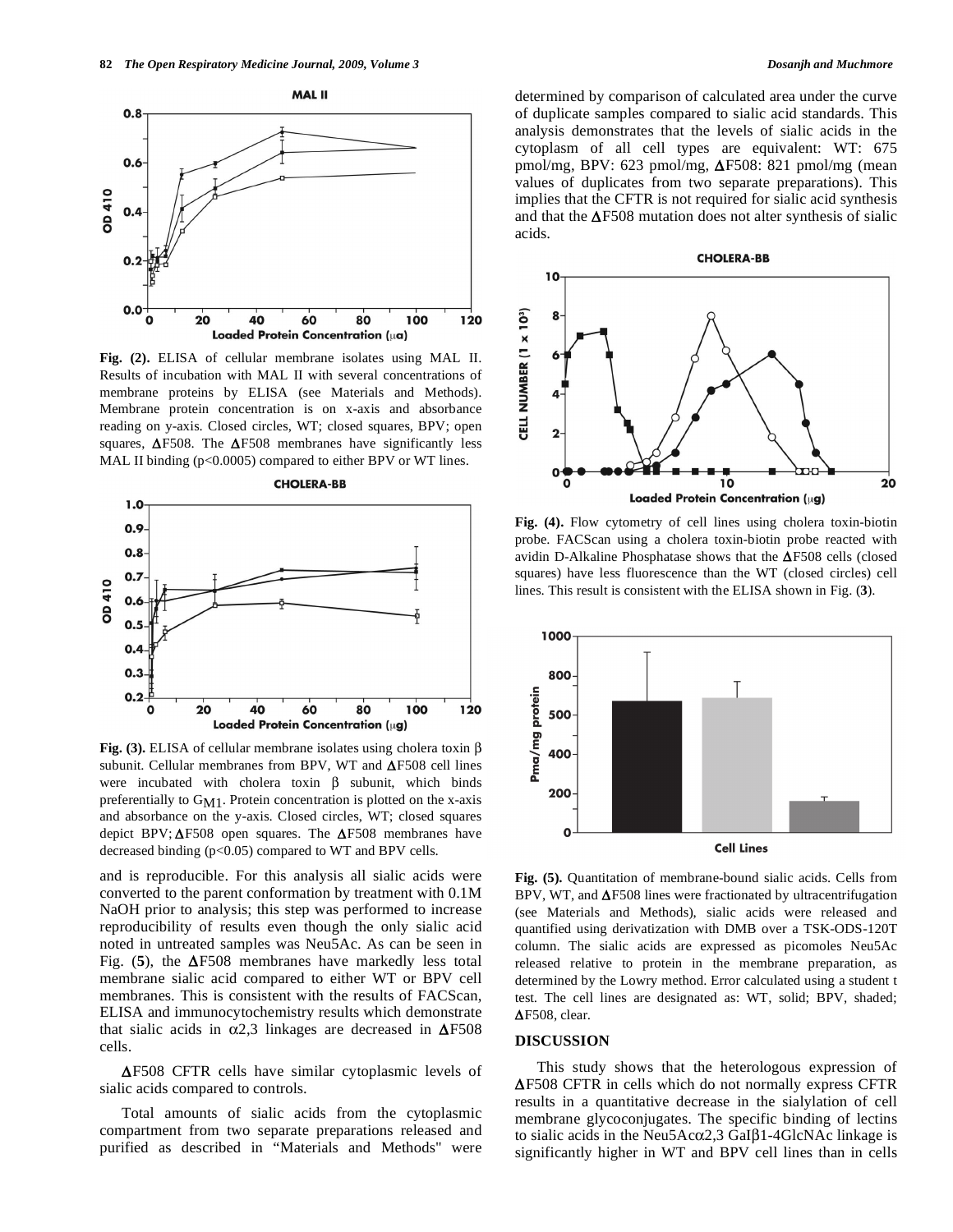with the  $\Delta$ F508 CFTR. The cells with  $\Delta$ F508 CFTR also have a lower level of G<sub>M1</sub>, as evidenced by decreased binding to cholera toxin.

 Previous studies have shown an alteration of glycosylation in cystic fibrosis cells and secreted mucous glycoproteins [23]. This study provides direct evidence for a sialylation defect of cells expressing  $\Delta$ F508 CFTR and corroborates reports using qualitative observations using lectin and antibody binding to detect membrane sialic acids [15].

 The precise role of CFTR in the trafficking of proteins and gangliosides to the cell surface has not been elucidated. The results from this study indicate that the CFTR is not required for normal sialylation because the BPV cells and WT cells have equivalent sialylation of cytosolic components. It is possible that the over-expression of the  $\Delta$ F508 CFTR, retained in the RER at physiologic temperatures, leads to altered sialylation by a previously undescribed pathway. However, it seems more likely that the differences in sialylation are either due to differences in activity of sialyltransferases or to differences in processing and re-utilization of cell membrane components. One hypothesis is that the  $\Delta$ F508 CFTR defect induces defective acidification of Golgi vesicles, which could decrease activity of pH-dependent sialyltransferases, but Verkman, using ratio-imaging confocal microscopy with liposomal injection into the lumen of trans-Golgi has provided direct evidence that pH of the trans-Golgi compartment is not altered by CFTR expression and activation [24]. One recent study even indicates that hyperacidification of the trans-Golgi network in CF lung epithelial cells leads to undersialylation of plasma membrane glycoconjugates, which in turn promote lung pathology and bacterial colonization [25].

 Verkman's additional studies indicated that the CFTR is involved in endosomal fusion, which could alter processing and distribution of membrane components [3], thus providing an alternative hypothesis for defective posttranslational modifications. Duncan and Kornfeld reported that internalized proteins are exposed to a sialyltransferase in the trans-Golgi network in approximately 10% of internalization cycles [14]. Therefore, defective vesicle fusion, defective sialyltransferase activity, or a combination of the two may lead to altered post-translational modification of proteins and lipids, as occurs in the cells expressing  $\Delta$ F508 CFTR. Metabolic labeling of these cells with sialic acid precursors would determine the temporal sequence for the differences in sialylation, and may help explain the mechanism by which the differences occur.

An increase of asialo-G<sub>M1</sub> in cells with the  $\Delta$ F508 CFTR mutation is important because presentation of the  $Gal_{\beta1}$ -3GalNAc<sub> $\beta1$ -4</sub> Gal<sub> $\beta1$ -4</sub> Glc-ceramide of asialo-G<sub>M1</sub> serves as a receptor for Pseudomonas and other bacteria, such as *S. aureus* and *K. pneumoniae* [1]. A decrease in membrane sialylation of GM1 is likely to be responsible for characteristic pulmonary infections that contribute to the morbidity and mortality of CF [26]. It is also likely that altered membrane sialylation plays a role in decreased incidence of gastrointestinal infections with *Salmonella typhi* [27]. Less clear is whether altered membrane sialylation plays a role in the pathophysiology of chronic pancreatitis, the incidence of which is increased in patients with

abnormalities of CFTR [28], but which is apparently unrelated to bacterial infection. Further work will be necessary to clarify whether altered sialylation in cells that express  $\Delta$ F508 CFTR may contribute to other facets of the clinical presentation. Based on these and other studies the undersialylation of plasma membrane glycoconjugates in patients with CF may promote lung pathology associated with chronic bacterial colonization of the lung.

## **ABBREVIATIONS**

| $=$ Bovine serum albumin                      |
|-----------------------------------------------|
| $= 1,2$ Diamino-4,5-methylenedioxybenzene     |
| $ELISA$ = Enzyme linked immunoabsorbant assay |
| $= Gal_{B1-3}GalNAc_{B1-4} Gal_{B1-4} Glc$    |
|                                               |

- NEM = N-ethylmaleimide
- PBS = phosphate buffered saline

## **ACKNOWLEDGEMENTS**

 The authors thank Jennifer Zhou for her much appreciated technical assistance.

#### **REFERENCES**

- [1] Imundo I, Barasch J, Prince A, Al-Awqati Q. Cystic Fibrosis epithelial cells have a receptor for pathogenic bacteria on their apical surface. Proc Natl Acad Sci USA 1995; 92: 3019-23.
- [2] Barrett KE. Positive and negative regulation of chloride secretion in T84 cells. Am J Physiol 1993; 265: 859-68.
- [3] Hasegawa H, Skach W, Baker O, Calayag MC, Lingappa V, Verkman AS. A multifunctional aqueous channel formed by CFTR. Science 1992; 258: 1477-79.
- [4] Boat TF, Cheng P. Mucous glycoproteins In: Mango J, Talmo R, Eds. Cystic Fibrosis Projections into the future. New York: Straton Publishing 1976; pp. 165-7.
- [5] Collins FS. Cystic Fibrosis: molecular biology and therapeutic implications. Science 1992; 256: 774-9.
- [6] Siaman L, Prince A. *Pseudomonas aeruginosa* pili bind to asialo GM1 which is increased on the surface of CF epithelial cells. J Clin Invest 1993; 92: 1875-80.
- [7] Krivan HC, Roberts D, Ginsburg V. Many pulmonary pathogenic bacteria bind specifically to the carbohydrate sequence Gal  $NAc\beta1$ -4 Gal found in some glycolipids. Proc Natl Acad Sci USA 1988; 85: 6157-61.
- [8] Scharfmann A, van Brussel E, Houdret N, Lamblin G, Roussel P. Interactions between glycoconjugates from human respiratory airways and *Pseudomonas aeruginosa*. Am J Respir Crit Care Med 1996; 154: 5163-69.
- [9] Barasch J, Kiss B, Prince A, Saiman L, Gruenert D, Al-Awqati Q. Defective acidification of intracellular organelles in cystic fibrosis. Nature 1991; 352: 70-3.
- [10] Cheng SH, Gregory RJ, Marshal J, *et al.* Defective intracellular transport and processing of CFTR is the molecular basis of most cystic fibrosis. Cell 1990; 63: 827-34.
- [11] Pasyk E, Foskett JK. Mutant (deltaF 508) CFTR regulator Clchannel is function when retained in endoplasmic reticulum of mammalian cells. J Biol Chem 1995; 270: 12347-58.
- [12] Biwersi J, Emans N, Verkman AS. Cystic fibrosis transmembrane conductance regulator activation stimulates endosome fusion *in vivo*. Proc Natl Acad Sci USA 1996; 93: 12484-9.
- [13] Ismailov I, Fuller C, Berdiev B, Shlyonsky V, Benos D, Barrett K. A biologic function for an "orphan" messenger: D-myo-Inositol 3,4,5,6-tetrakisphosphate selectively blocks epithelial calciumactivated chloride channels. Proc Natl Acad Sci USA 1996; 93: 10505-9.
- [14] Duncan JR, Kornfield S. Intracellular movement of two mannose 6-phosphate receptors: return to the Golgi apparatus. J Cell Biol 1988; 106: 617-28.
- [15] Dosanjh A, Lencer W, Brown D, Ausiello D, Stowe JL. Heterologous expression of delta F 508 CFTR results in decreased